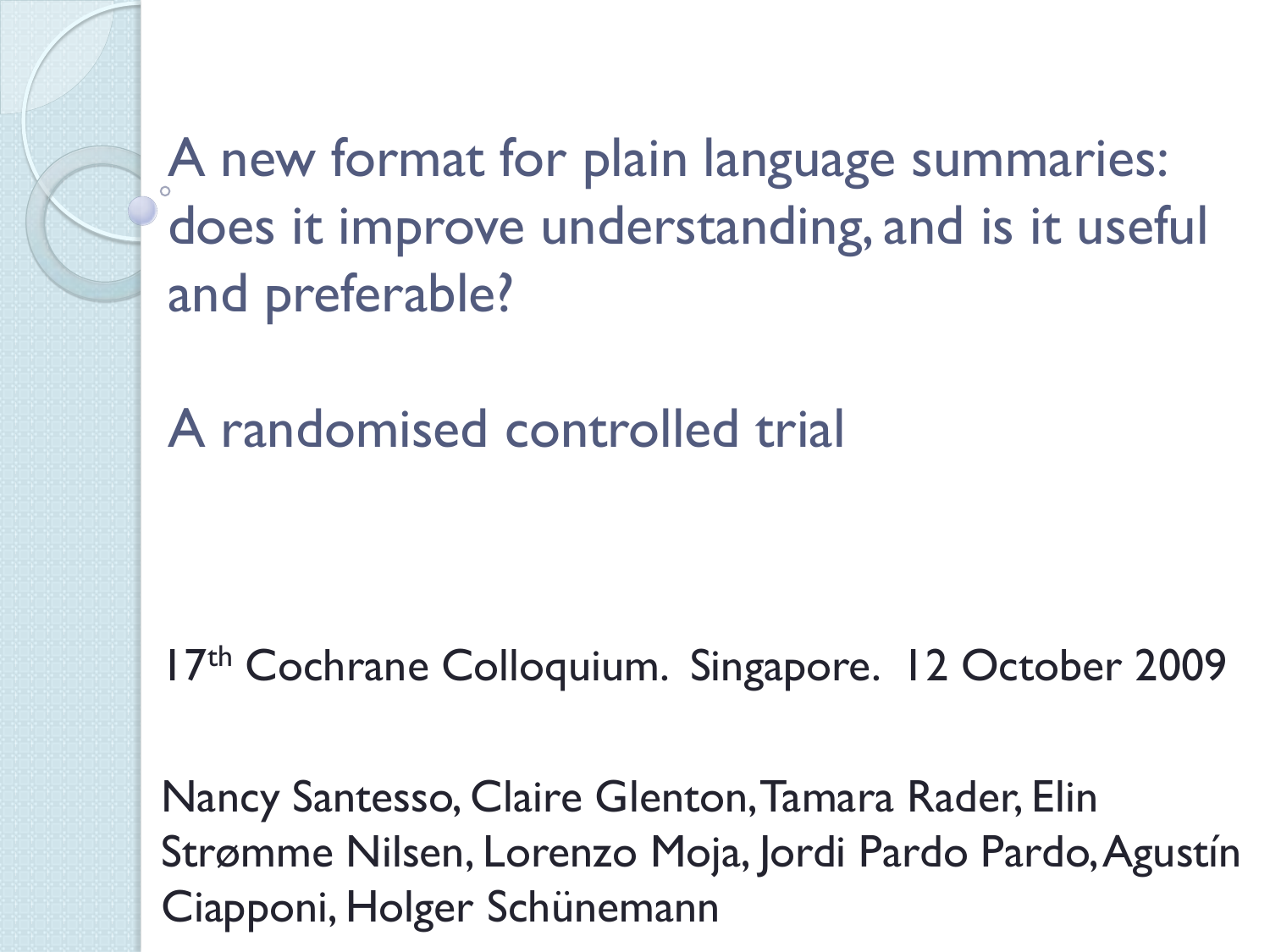Initial concern for quality of plain language summaries

- Work for German Cochrane Centre 2004 (Falk-Ytter, 2004)
- Random sample of 243 plain language summaries

"A substantial number of synopses have errors and some do not have a sufficient quality for publication"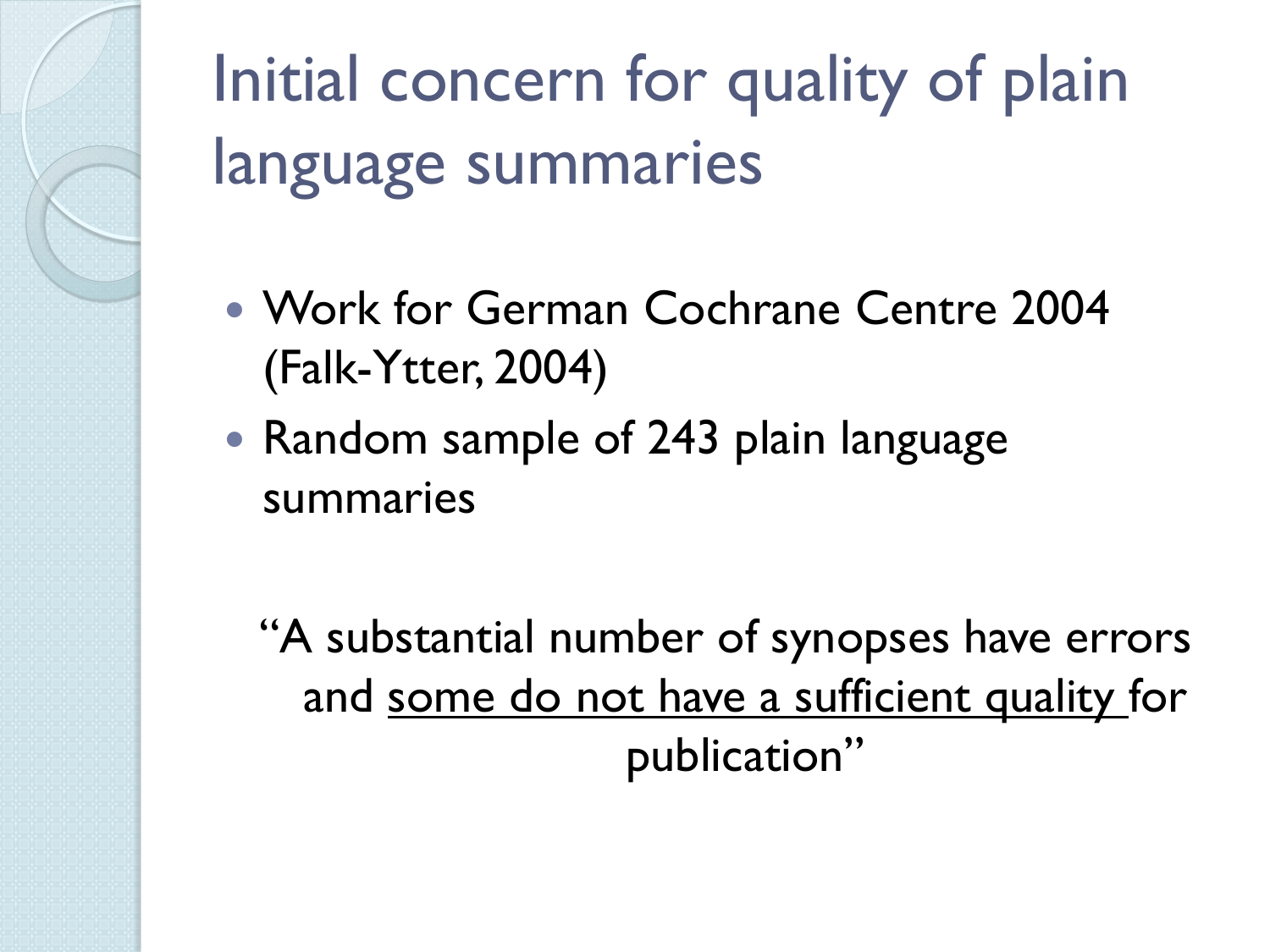# Plain Language Summaries Opportunities Fund

Explore possibility of creating a Plain Language Summary format and template

- 1. Redesign and feedback
- 2. User testing
- 3. RCT comparing Plain Language Summaries
- 4. User testing of template to create Plain Language Summaries

Across Cochrane entities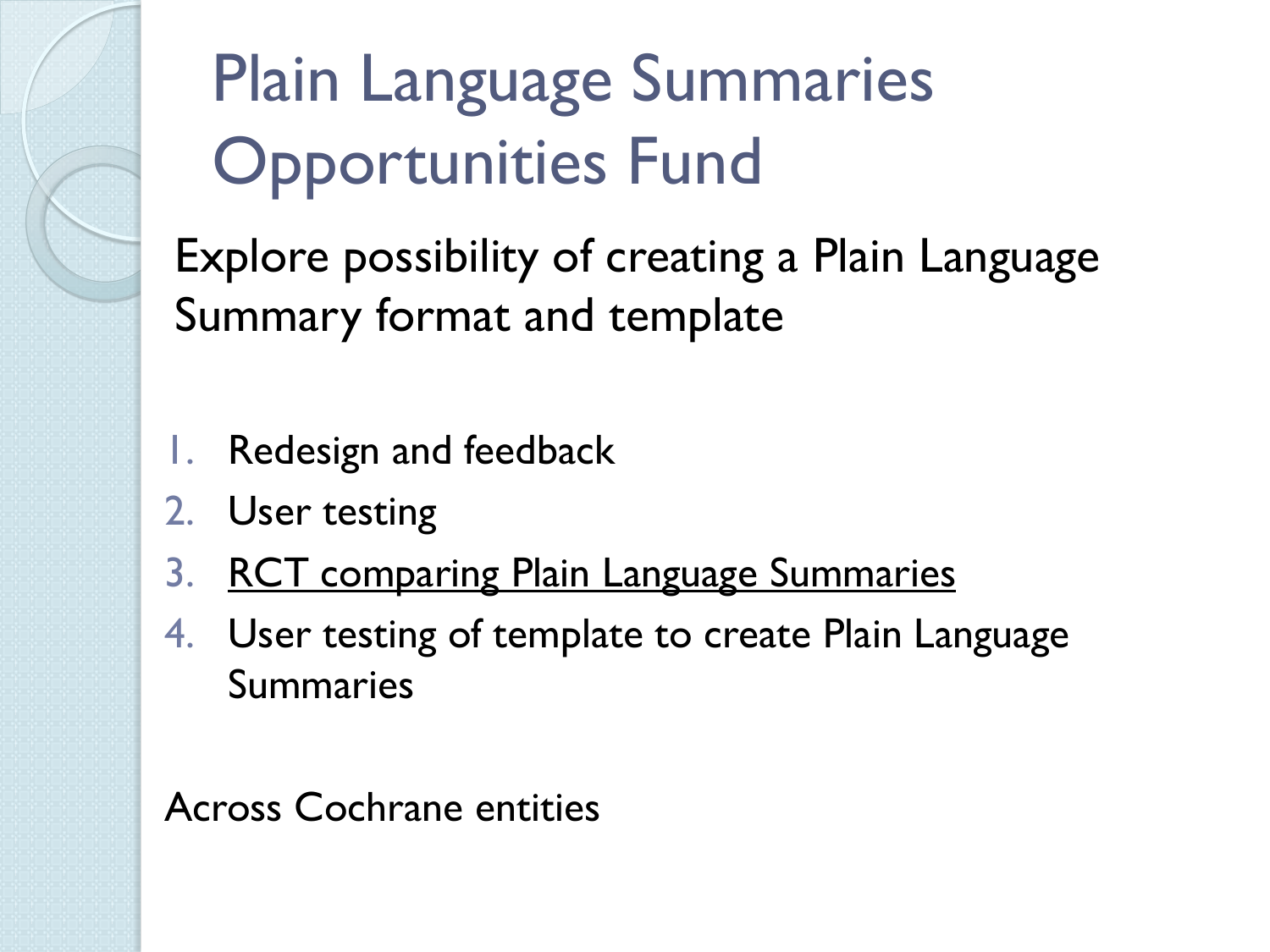# User Testing of 3 different formats showed….

- A short version was not enough
	- approx 450 words
	- standard sentences about effect and the quality of the evidence,
	- no numbers
- People liked a table of the results
- People wanted more detailed information about the effect using numbers (e.g. number of people who improved)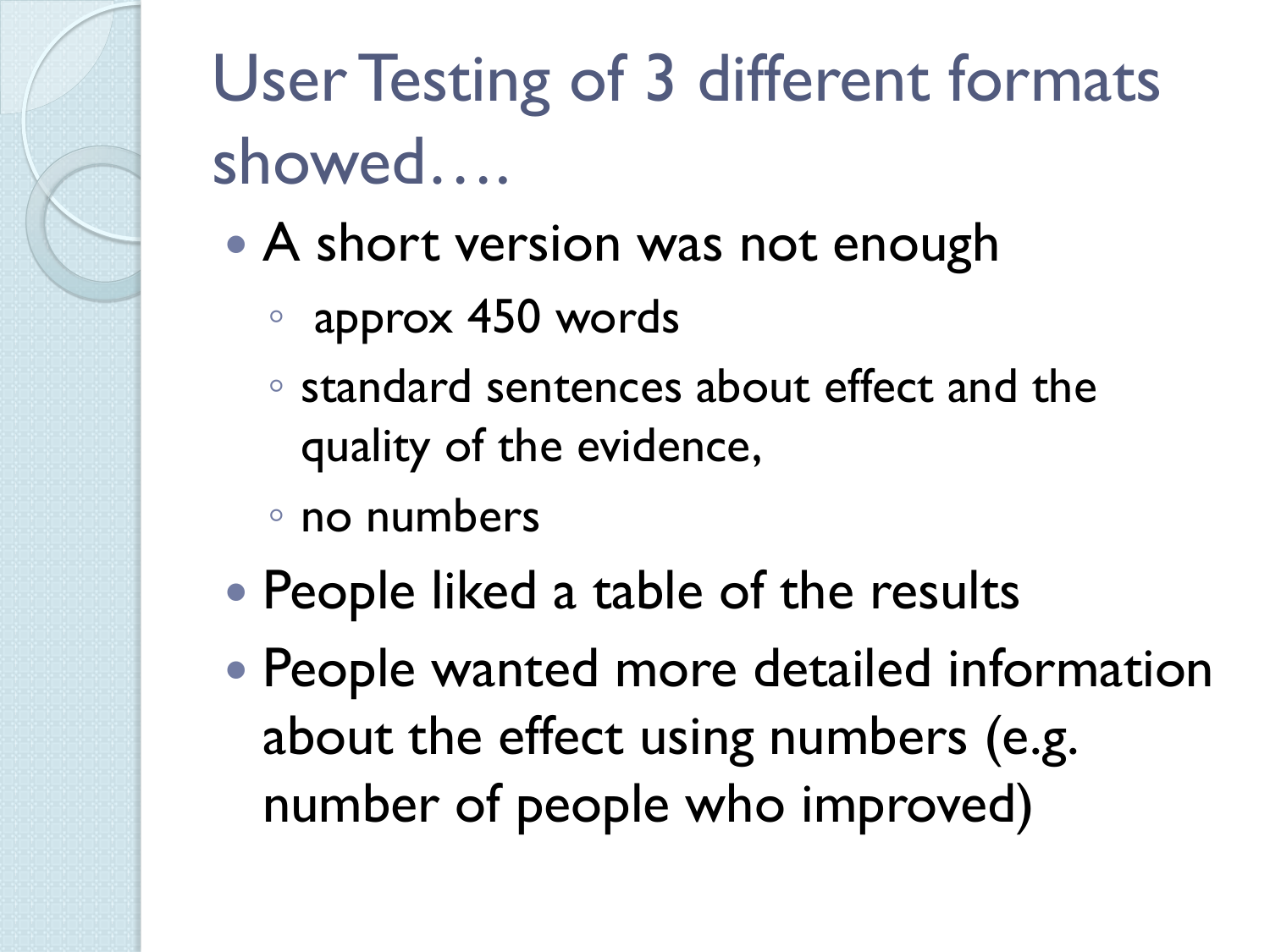### The effect of Vitamin C on the common cold

Douglas RM, Hemilä H. Chalker E. Treacy B. Vitamin C for preventing and treating the common cold. Cochrane Database of Systematic Reviews 2007 Issue 3

### Plain Language Summary of a Cochrane Review

A review of the effect of vitamin C on the common cold was conducted by researchers in the Cochrane Collaboration. After searching for all relevant studies, they found 30 studies done by other researchers. Their findings are summarised below.

### What is the common cold and why take Vitamin C?

Symptoms of the common cold are well-known and can include runny nose, sore throat. fever and headache. Most adults, who are at normal risk, will have two to three colds a year that last about 3 to 4 days. However, adults doing intense physical activity or working outside in sub-arctic conditions, as well as children, may be at high risk of colds and have colds that last about 6 days.

The common cold is caused by a virus and cannot be cured by antibiotics. Since it cannot be cured, much research has been done to find ways to prevent a cold or to reduce the symptoms. The effect of taking more vitamin C than what is recommended for a usual diet has been researched for over 60 years. Most countries recommend that adults have about 40 to 90 mg of vitamin C a day in their diet to be healthy.

The 30 studies in this review have tested taking Vitamin C supplements (usually pills) which provide about 1000 to 2000 mg (1 to 2 grams) a day - which is much more than the recommended doses. Vitamin C was either taken before a cold to prevent one and reduce symptoms, or as soon as the cold started to reduce the symptoms.

### What the research says

Not all research provides the same quality of evidence. The higher the quality, the more certain we are about what will happen. Below we describe what will happen when taking vitamin C. The words will (high quality evidence), probably (moderate quality evidence) or may (low quality evidence) describe different levels of how certain we are about what will happen. The word slightly means that there is a small effect.

### Taking 1 to 2 grams of vitamin C per day for about 12 weeks to prevent a cold

In people at normal risk, vitamin C

- . will not decrease the chance of catching a cold
- . will decrease how long a cold lasts by a few hours
- . will not lead to side effects

In people at high risk, vitamin C

- . may decrease the chance of catching a cold
- probably decreases how long the cold lasts by a few hours
- will not lead to side effects

Taking 1 to 2 grams of vitamin C per day as soon as a cold starts

• probably will not decrease how long the cold lasts

The effect of mega-doses of Vitamin C, such as 4 to 8 grams per day, is not known.

### What happens to people who take vitamin C

This table calculates what happens to people using the best estimates from research. Numbers have been provided where possible.

| What happens                                                                                           | Not taking Vitamin C                                                                                              | <b>Taking Vitamin C</b><br>(1 to 2 g per day)                | Quality of<br>evidence |  |
|--------------------------------------------------------------------------------------------------------|-------------------------------------------------------------------------------------------------------------------|--------------------------------------------------------------|------------------------|--|
|                                                                                                        | People at normal risk                                                                                             |                                                              |                        |  |
| Will decrease how long the cold lasts if<br>vitamin C taken before the cold                            | The cold lasts<br>The cold lasts<br>84 hours or 3 1/2 days<br>7 fewer hours<br>(3 to 11 fewer hours) <sup>x</sup> |                                                              | കുകല<br>Moderate       |  |
|                                                                                                        | People at high risk                                                                                               |                                                              |                        |  |
| Probably decreases how long the cold<br>lasts if vitamin C taken C before the cold.                    | The cold lasts<br>134 hours or 6 days                                                                             | The cold lasts<br>19 fewer hours<br>(8 to 30 fewer hours)    | കുകുക<br>Moderate      |  |
| Probably will not decrease how long the<br>cold lasts if vitamin C taken as soon as<br>the cold starts | The cold lasts.<br>84 hours or 3 1/2 days                                                                         | The cold lasts<br>2 fewer hours<br>(9 fewer to 4 more hours) | ⊕⊕⊕⊜<br>Moderate       |  |
| Will not decrease the chance of catching                                                               | People at normal risk                                                                                             | 0000                                                         |                        |  |
| a cold                                                                                                 | 50 per 100 people                                                                                                 | 49 per 100 people<br>(48 to 50 per 100)                      | High                   |  |
|                                                                                                        | People at high risk                                                                                               |                                                              | ⊕⊕○○                   |  |
| May decrease the chance of catching a<br>cold                                                          | 70 per 100 people                                                                                                 | 35 per 100 people<br>(27 to 46 per 100)                      | Low                    |  |
| Will not lead to side effects                                                                          | 6 per 100 people                                                                                                  | 6 per 100 people                                             | ⊕⊕⊕∩<br>Moderate       |  |

Quality of evidence: The quality of the evidence is either ranked as high, moderate, low or very low. The higher the quality, the more certain we are about what will happen.

\*The numbers in brackets show the range where the actual effect may be.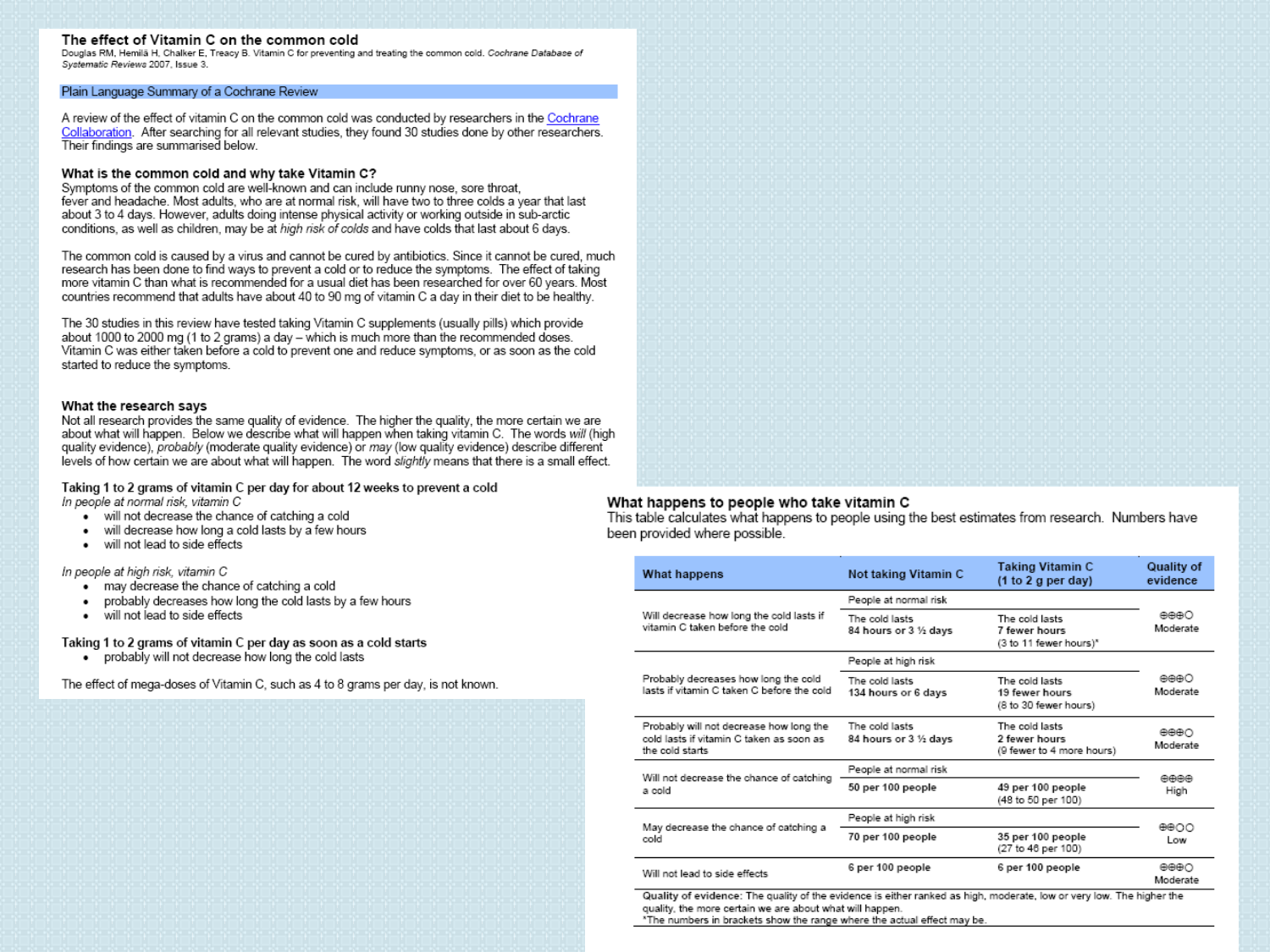

### Wanted to test…..

- Is it really better than what we have now?
- Isn't too long?
- Surely people would prefer a short summary?
- Does the table really improve their understanding?
- Do you need a PhD to understand this?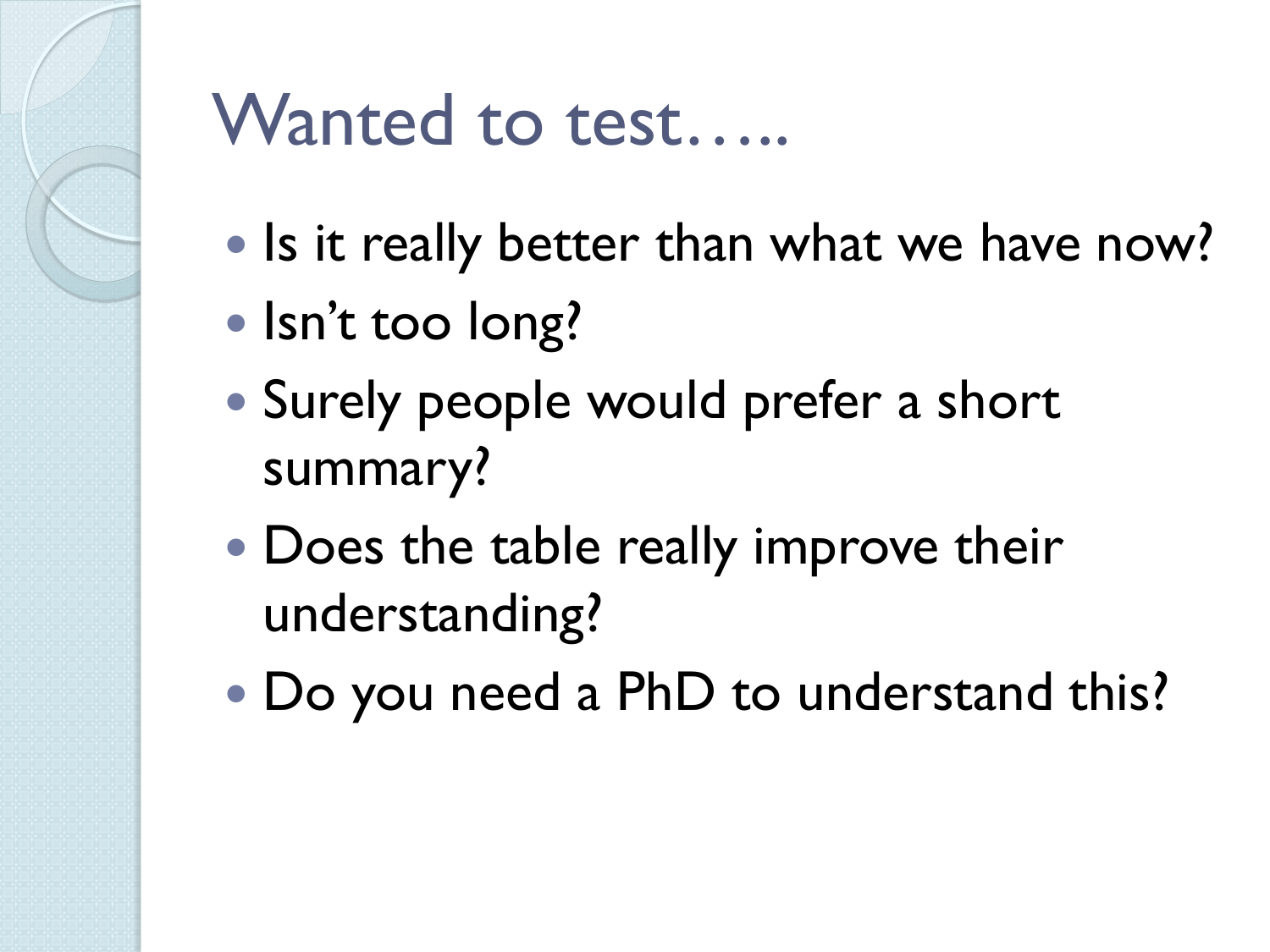# Randomised Controlled Trial

- 2 groups:
	- Old format
	- New format
- Literature suggests a 40% difference in understanding between groups
- Needed at least 32 people in each group
- Convenience sample from each Cochrane entity
	- Canada, Norway, Spain, Argentina and Italy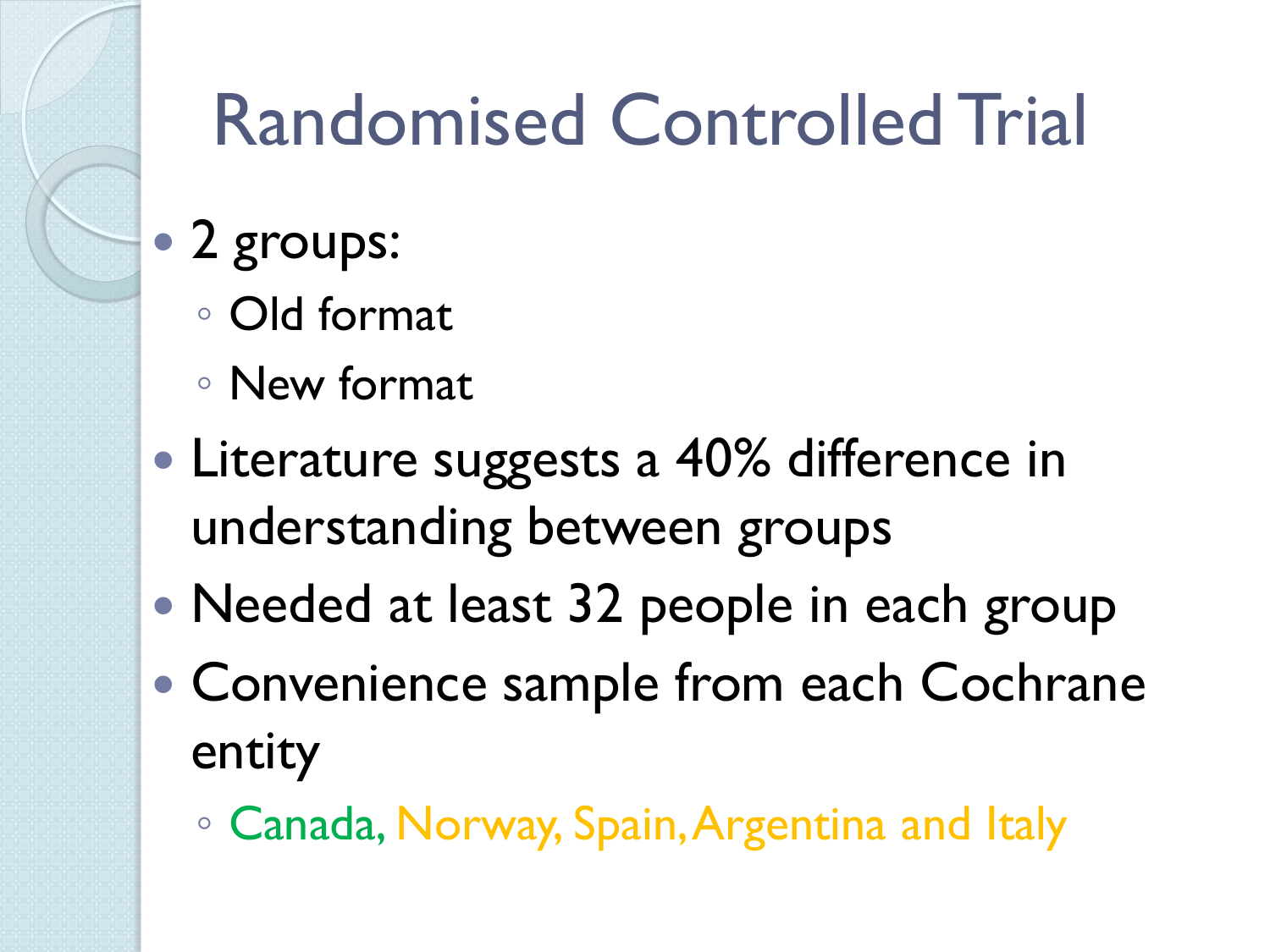# Randomised Controlled Trial

- Block randomisation
- 191 people randomised to new or old format
- 143 completed the study

|                       | <b>English</b> | <b>Non-English</b> | Total |
|-----------------------|----------------|--------------------|-------|
| <b>New</b><br>summary | 4 I            | 33                 | 74    |
| Old summary           | 38             | 31                 | 69    |
| <b>TOTALS</b>         | 79             | 64                 | 143   |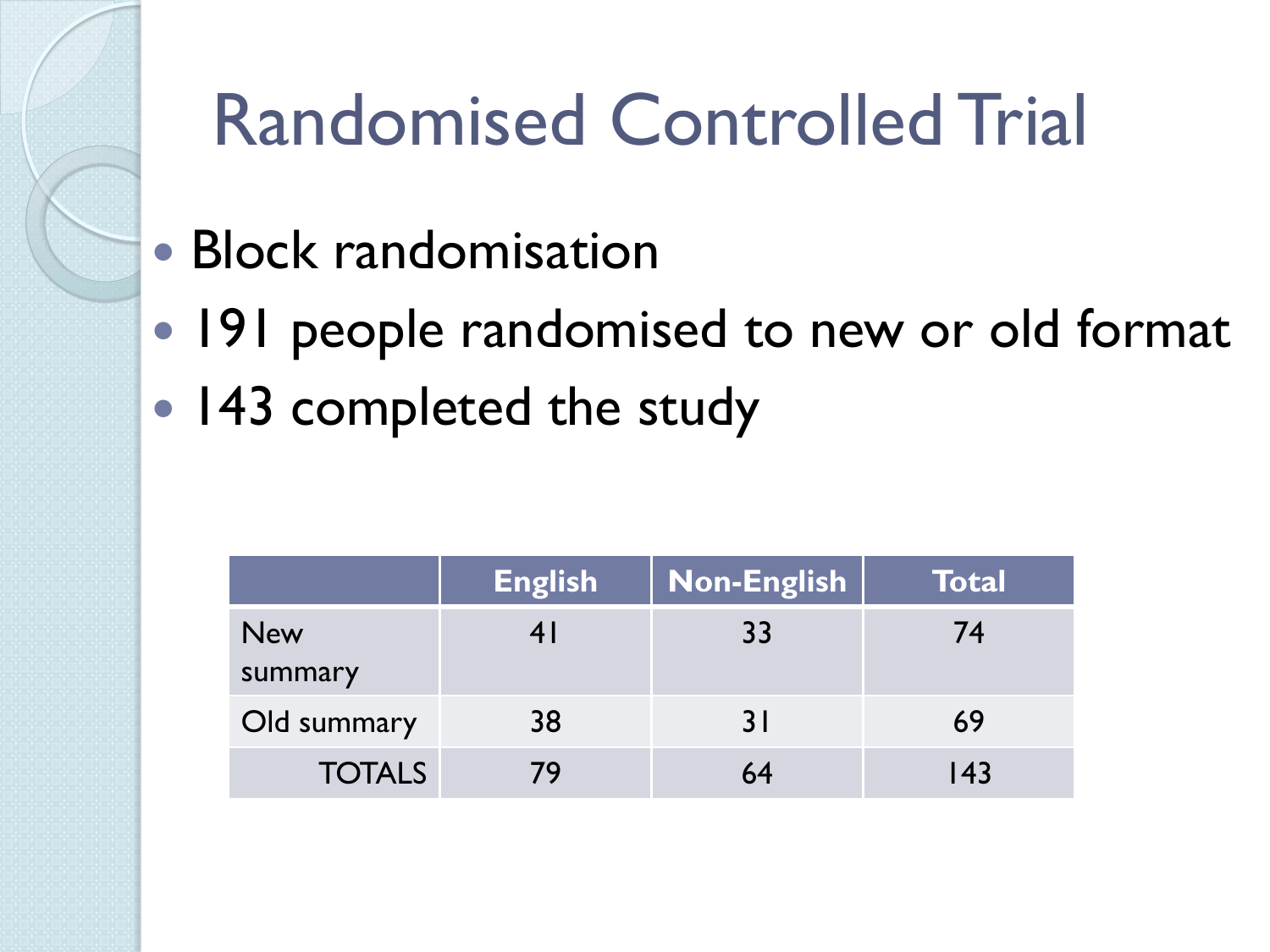| http://www.surveymonkey.com/s.aspx?sm=2bcDFA2QnacP9M4QJAnA0Q%3d%3d - Windows Internet Explorer                                                                                                                                                                                                                                                                                                              |                                     |                         |
|-------------------------------------------------------------------------------------------------------------------------------------------------------------------------------------------------------------------------------------------------------------------------------------------------------------------------------------------------------------------------------------------------------------|-------------------------------------|-------------------------|
| A http://www.surveymonkey.com/s.aspx?sm=2bcDFA2QnacP9M4QJAnA0Q%3d%3d#q2                                                                                                                                                                                                                                                                                                                                     |                                     | $\Omega$ $\rightarrow$  |
| File Edit View Favorites Tools Help                                                                                                                                                                                                                                                                                                                                                                         |                                     |                         |
| $\frac{1}{\sqrt{2}}$ $\frac{1}{\sqrt{2}}$ $\frac{1}{\sqrt{2}}$ $\frac{1}{\sqrt{2}}$ $\frac{1}{\sqrt{2}}$ $\frac{1}{\sqrt{2}}$ $\frac{1}{\sqrt{2}}$ $\frac{1}{\sqrt{2}}$ $\frac{1}{\sqrt{2}}$ $\frac{1}{\sqrt{2}}$ $\frac{1}{\sqrt{2}}$ $\frac{1}{\sqrt{2}}$ $\frac{1}{\sqrt{2}}$ $\frac{1}{\sqrt{2}}$ $\frac{1}{\sqrt{2}}$ $\frac{1}{\sqrt{2}}$ $\frac{1}{\sqrt{2}}$<br>$\Theta$ http://www.survey $\times$ | <b>A</b> ▼ A ▼ - → Page ▼ ② Tools ▼ |                         |
| 3. Preparation for survey                                                                                                                                                                                                                                                                                                                                                                                   |                                     | <b>Exit this survey</b> |

In the following pages, you will be shown a Plain Language Summary and asked questions about the content of that summary.

We have written an example summary about a common topic: vitamin C and the common cold. The summary is shown at the top of the page and followed by questions. These questions are specific, so feel free to read over the summary as often as you wish.

Remember that we are not testing you, but the summary and how we present the information.

|                                                                                                | Prev<br><b>Next</b>                                                                                                                                                                                                             |                     |            |                        |          |                  |         |                                          |
|------------------------------------------------------------------------------------------------|---------------------------------------------------------------------------------------------------------------------------------------------------------------------------------------------------------------------------------|---------------------|------------|------------------------|----------|------------------|---------|------------------------------------------|
| http://www.surveymonkey.com/s.aspx?sm=2bcDFA2QnacP9M4QJAnA0Q%3d%3d - Windows Internet Explorer |                                                                                                                                                                                                                                 |                     |            |                        |          |                  |         |                                          |
| http://www.surveymonkey.com/s.aspx?sm=2bcDFA2QnacP9M4QJAnA0Q%3d%3d<br>Google<br>$\times$       |                                                                                                                                                                                                                                 |                     |            |                        |          |                  |         |                                          |
| View Favorites Tools Help<br>Edit<br>File                                                      |                                                                                                                                                                                                                                 |                     |            |                        |          |                  |         |                                          |
| 53<br><b>BB</b> • <b>@</b> Google<br>5R                                                        | a http://www.survey ×                                                                                                                                                                                                           |                     |            |                        |          | $\rightarrow$    | M       | $\bullet$ : $\rightarrow$ Page $\bullet$ |
|                                                                                                | Please indicate how much you disagree or agree with the following statement.                                                                                                                                                    |                     |            |                        |          |                  |         |                                          |
|                                                                                                | I strongly disagree                                                                                                                                                                                                             | I disagree          |            | I somewhat disagree    | Not sure | I somewhat agree | I agree | I strongly                               |
| The information is reliable.                                                                   |                                                                                                                                                                                                                                 |                     |            |                        |          |                  |         |                                          |
|                                                                                                | Please indicate how much you agree or disagree with the following.                                                                                                                                                              |                     |            |                        |          |                  |         |                                          |
|                                                                                                |                                                                                                                                                                                                                                 | I strongly disagree | I disagree | I somewhat<br>disagree | Not sure | I somewhat agree | I agree | I strongh                                |
| vitamin C for the common cold.                                                                 | The summary presents the most important effects of                                                                                                                                                                              |                     |            |                        |          |                  |         |                                          |
|                                                                                                | It was easy to find the information about the effects.                                                                                                                                                                          |                     |            |                        |          |                  |         |                                          |
| It was easy to understand the information.                                                     |                                                                                                                                                                                                                                 |                     |            |                        |          |                  |         |                                          |
| me make a decision.                                                                            | The information is presented in a way that would help                                                                                                                                                                           |                     |            |                        |          |                  |         |                                          |
|                                                                                                | Overall, how would you rate the accessibility of the main findings of this review? By "accessibility" we mean the extent to which the main findings are easy to find, to<br>understand and to use by someone making a decision. |                     |            |                        |          |                  |         |                                          |

|                                                      | Verv inaccessible | Inaccessible | Not sure | Accessible | Very acces |
|------------------------------------------------------|-------------------|--------------|----------|------------|------------|
| Overall accessibility of the findings of the review. |                   |              |          |            |            |

In people at high risk of catching a cold (such as people in extreme cold conditions), what is more certain?

Vitamin C decreases the chance of catching a cold

Vitamin C decreases how long a cold lasts (or the length of cold)

Vitamin C does not lead to more side effects

Mega doses (4 to 8 mg) decreases how long a cold lasts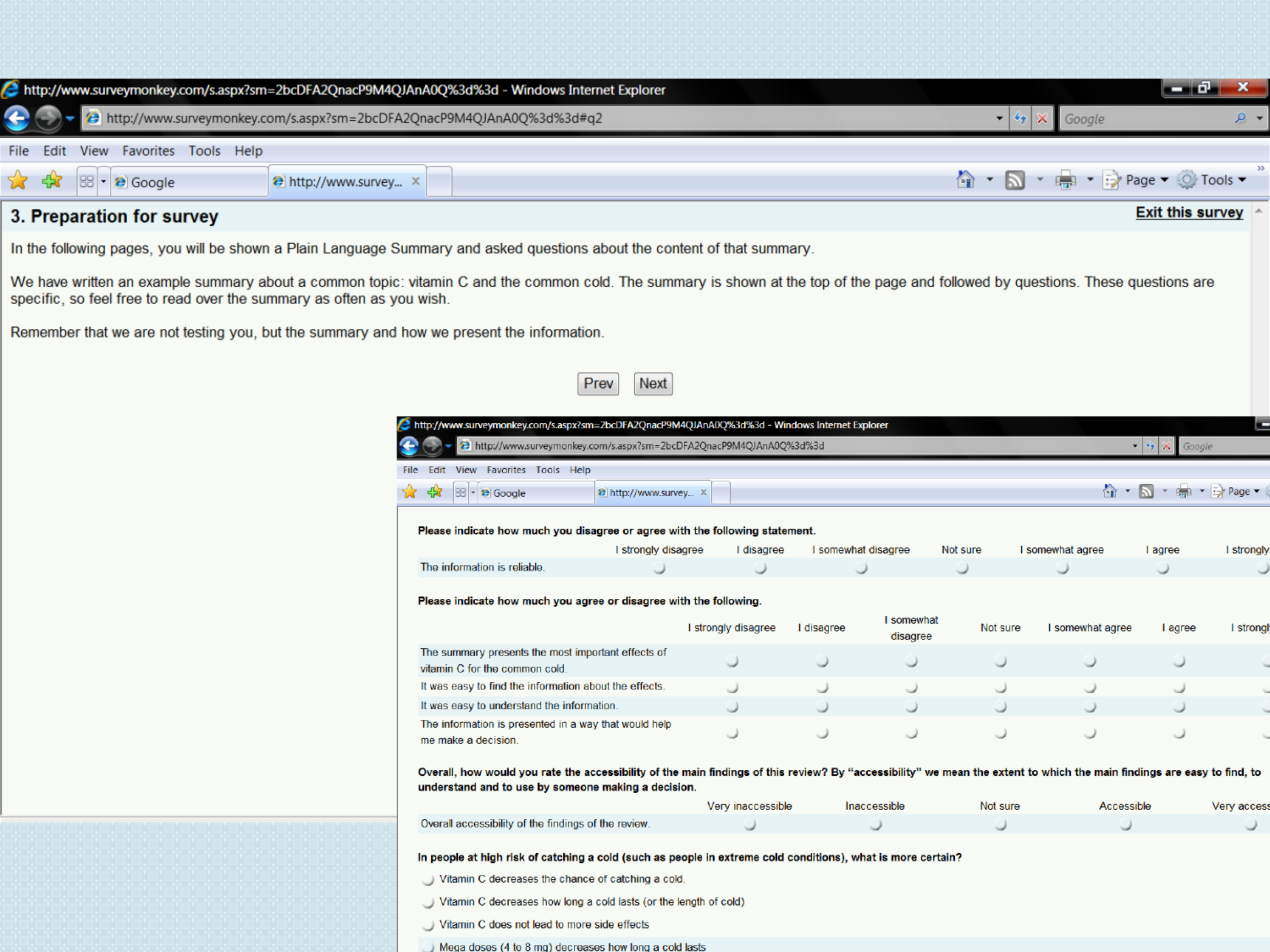### PLAIN LANGUAGE SUMMARY

Vitamin C for preventing and treating the common cold

The term 'the common cold' does not denote a precisely defined disease, yet the characteristics of this illness are familiar to most people. It is a major cause of visits to a doctor in Western countries and of absenteeism from work and school. It is usually caused by respiratory viruses for which antibiotics are useless. Other potential treatment options are of substantial public health interest.

Since vitamin C was isolated in the 1930s it has been proposed for respiratory infections, and became particularly popular in the 1970s for the common cold when (Nobel Prize winner) Linus Pauling drew conclusions from earlier placebo-controlled trials of large dose vitamin C on the incidence of colds. New trials were undertaken.

This review is restricted to placebo-controlled trials testing at least 0.2 g per day of vitamin C. Thirty trials involving 11,350 participants suggest that regular ingestion of vitamin C has no effect on common cold incidence in the ordinary population. It reduced the duration and severity of common cold symptoms slightly, although the magnitude of the effect was so small its clinical usefulness is doubtful. Nevertheless, in six trials with participants exposed to short periods of extreme physical or cold stress or both (including marathon runners and skiers) vitamin C reduced the common cold risk by half.

Trials of high doses of vitamin C administered therapeutically (starting after the onset of symptoms), showed no consistent effect on either duration or severity of symptoms. However, there were only a few therapeutic trials and their quality was variable. One large trial reported equivocal benefit from an 8 g therapeutic dose at the onset of symptoms, and two trials using five-day supplementation reported benefit. More therapeutic trials are necessary to settle the question, especially in children who have not entered these trials.

- Edited slightly to include similar background information
- Results  $-$  exact wording of the author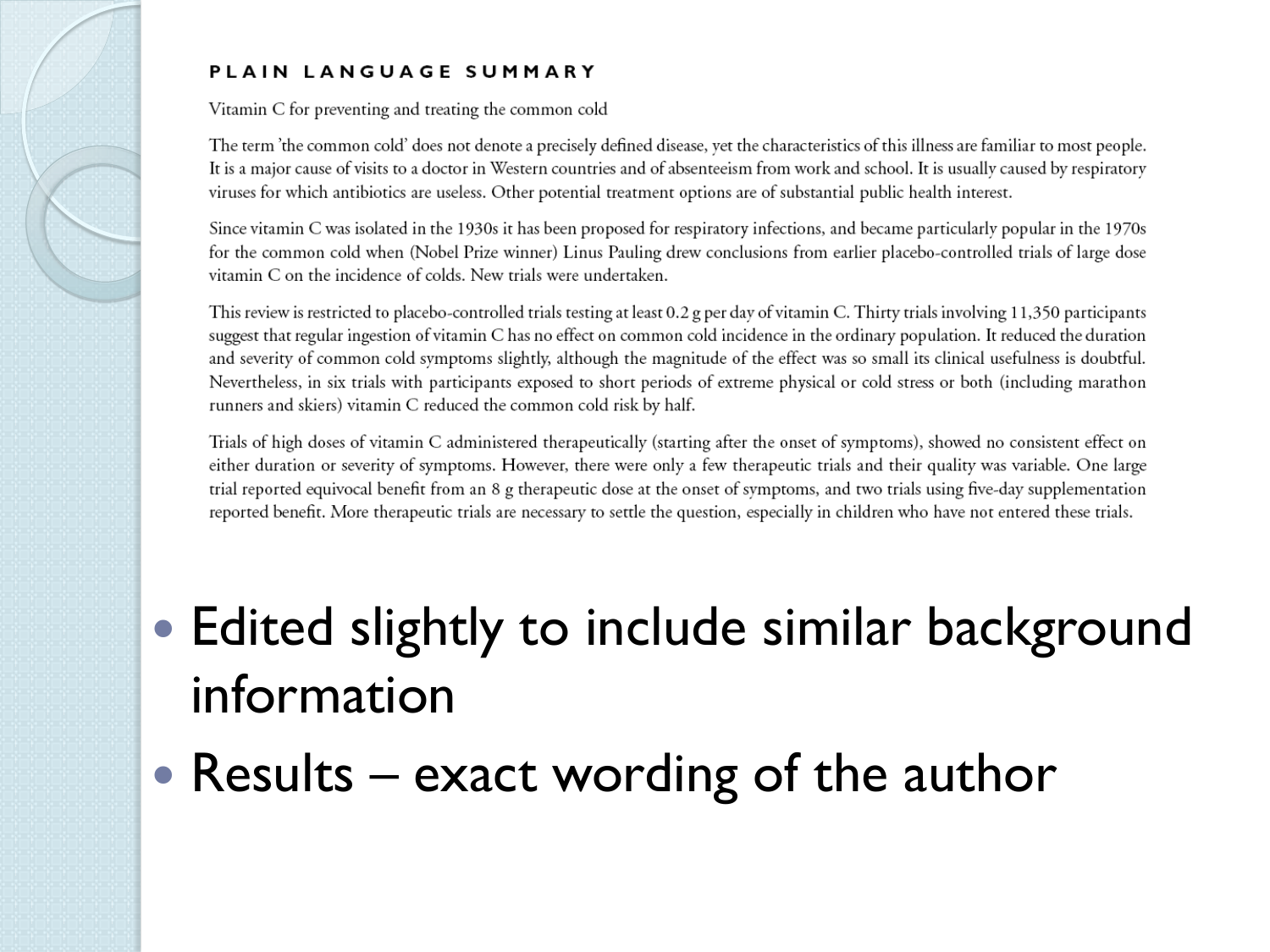# What did we measure?

### **Understanding**

- What results from the systematic review would we want people to understand?
	- Magnitude of effects
	- Certainty of the results
- **Accessibility**
	- Is it reliable information?
	- Easy to understand?
- **Preference**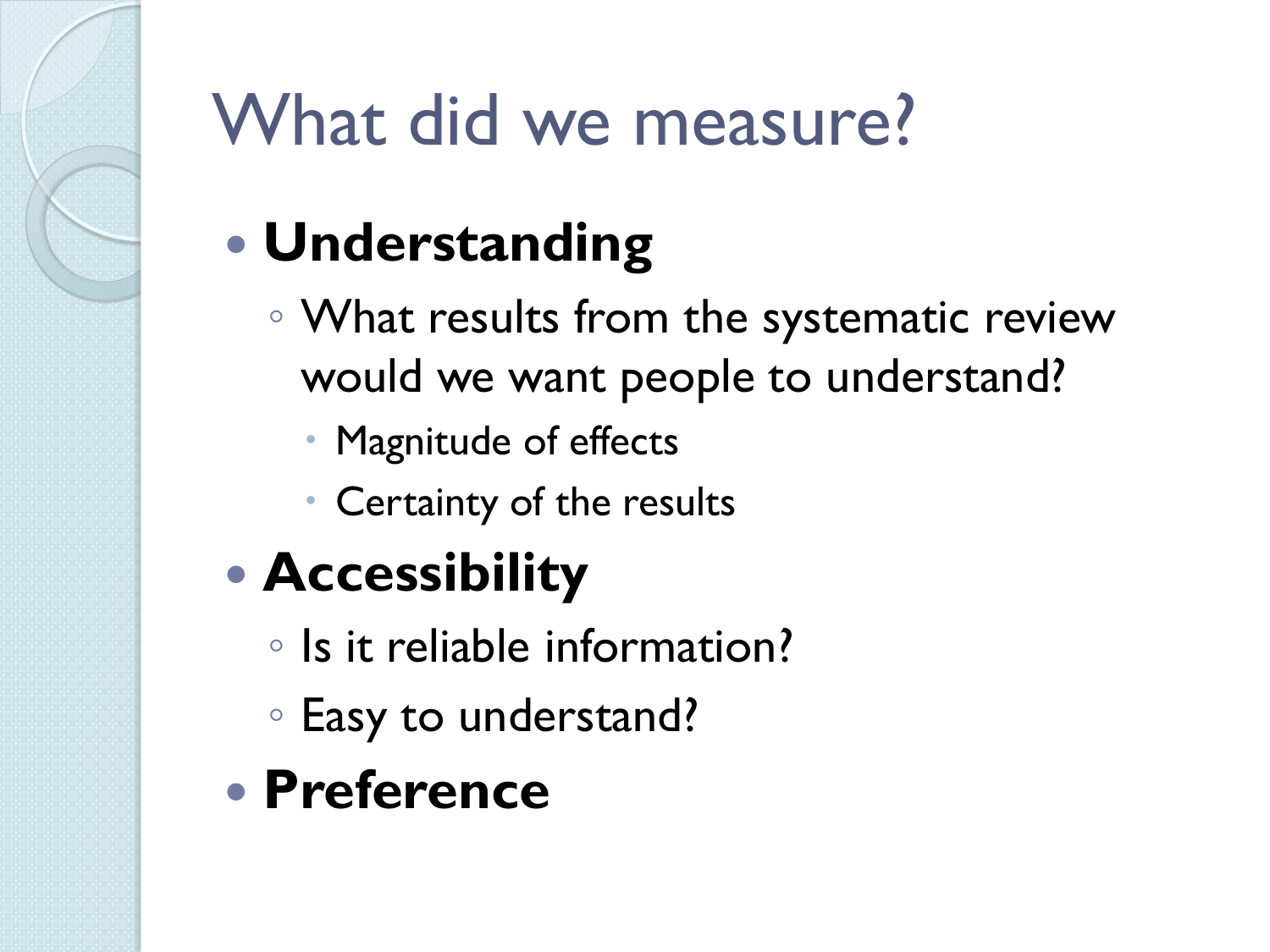### In people at high risk of catching a cold (such as people in extreme cold conditions), what is more certain?

- Vitamin C decreases the chance of catching a cold.
- Vitamin C decreases how long a cold lasts (or the length of cold)
- Vitamin C does not lead to more side effects
- Mega doses (4 to 8 mg) decreases how long a cold lasts
- All of the above are just as certain

### In an ordinary population (such as people at normal risk) will vitamin C decrease the chance of catching a cold?



it may not

```
it probably will not
```
- it will
- it may

### How many people at normal risk (such as in an ordinary population) will catch a cold if they take vitamin C?

 $\bigcap$  5 per 100 people or around that number

10 per 100 people or around that number

35 per 100 people or around that number

49 per 100 people or around that number

70 or more per 100 people or around that number

### When people take 8 grams or high doses of vitamin C as soon as a cold starts,

they will probably see a benefit

 $\bigcap$  they will see a benefit

 $\bigcap$  they will not see a benefit

they will probably not see a benefit

 $($   $)$  the benefits are not known

In people at normal risk of catching a cold (or in an ordinary population), how many fewer hours will their cold last if they took vitamin C regularly before the cold even started?

 $\bigcap$  2 fewer hours or around that much

 $\bigcap$  7 fewer hours or around that much

- 15 fewer hours or around that much
- 19 fewer hours or around that much
- 24 fewer hours or around that much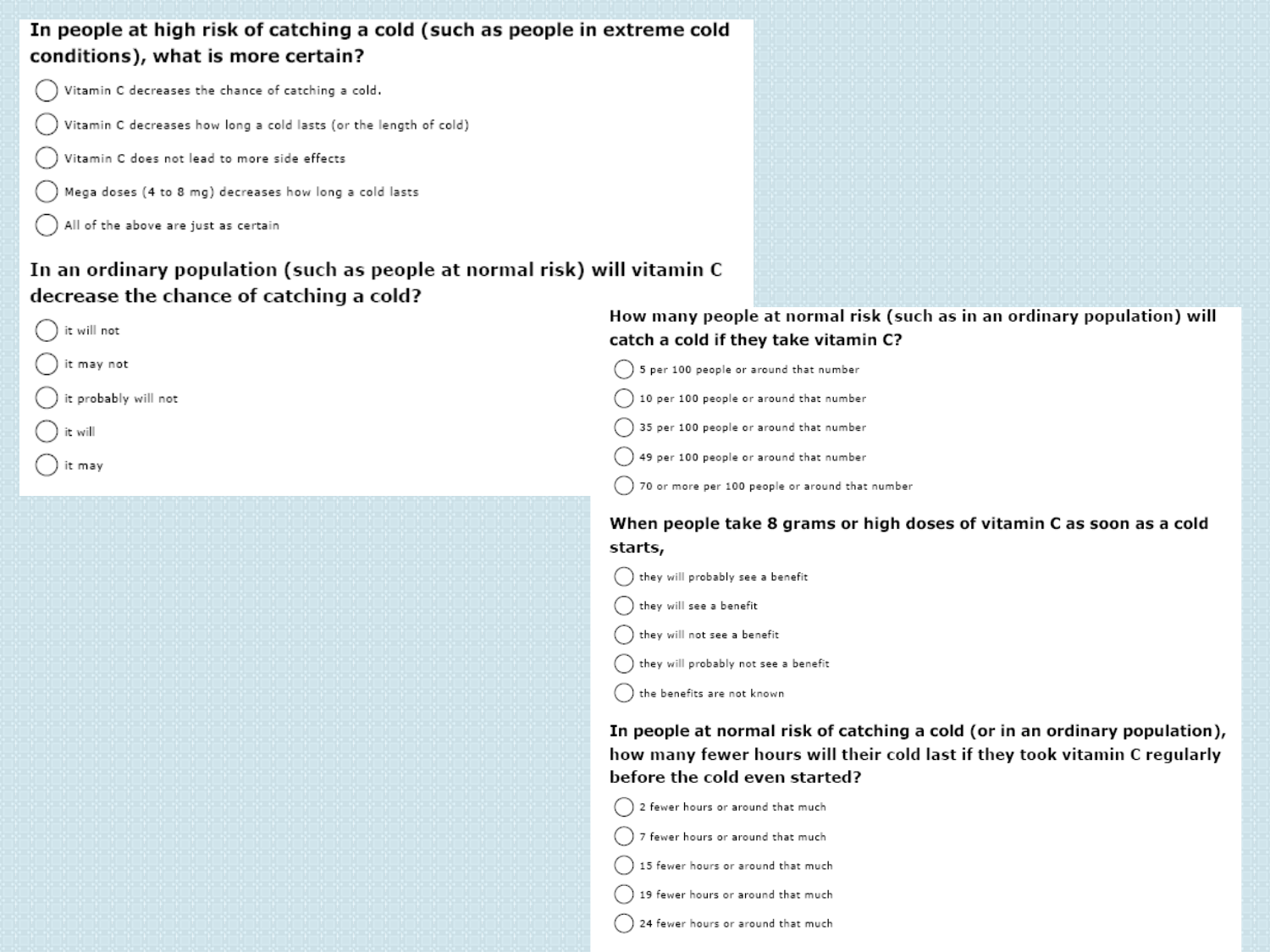

# Participants

|                                                  | <b>OLD FORMAT</b> | <b>NEW FORMAT</b> |
|--------------------------------------------------|-------------------|-------------------|
| Male/Female (%)                                  | 87/13             | 85/15             |
| Age (median)                                     | 36 to 45          | 26 to 35          |
| <b>Education</b>                                 |                   |                   |
| High school                                      | 45                | 39                |
| College                                          | $\overline{13}$   | 32                |
| University                                       | 44                | 39                |
| Seeking health<br>information on the<br>Internet | Once per month    | Once per month    |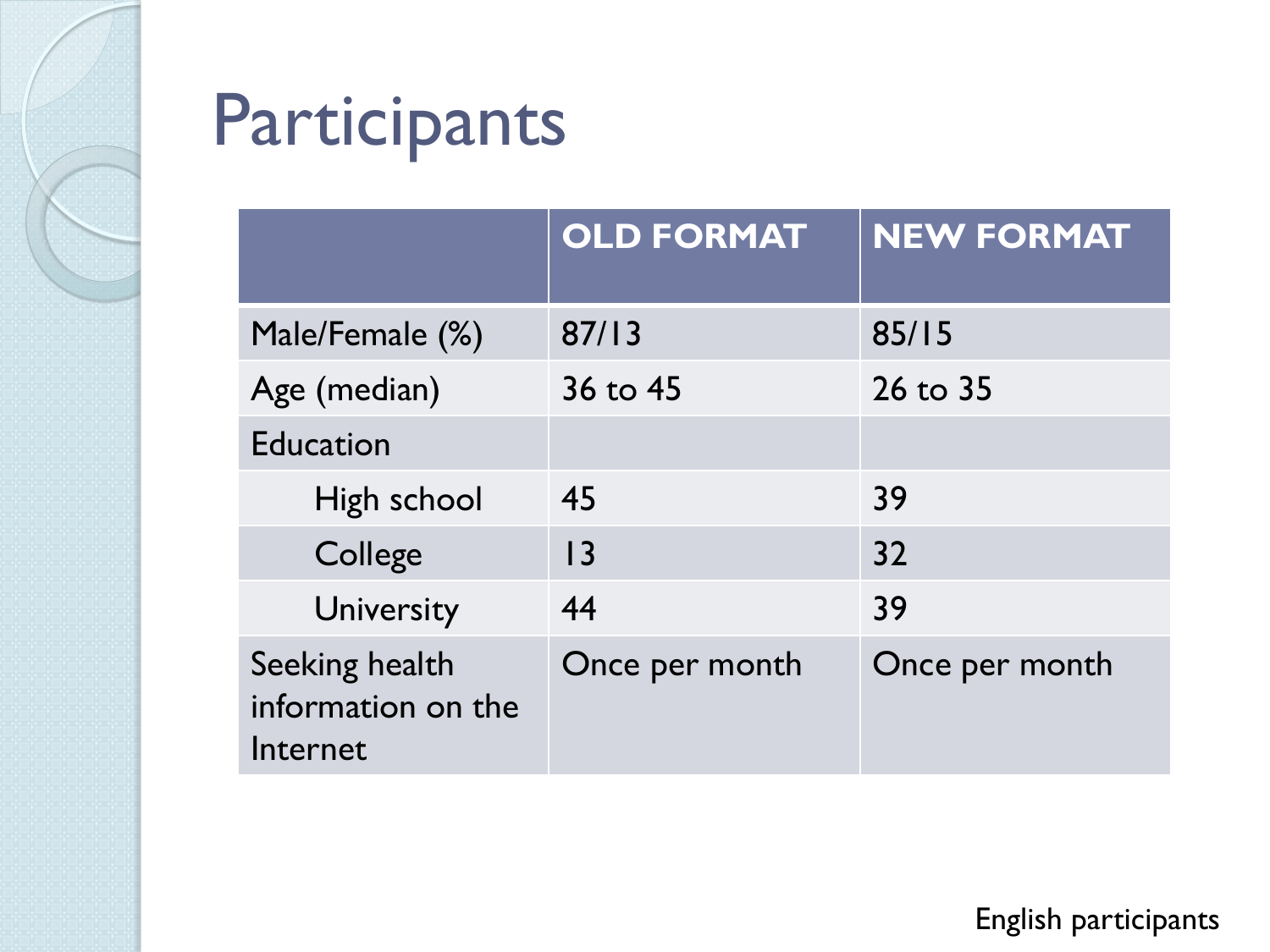

# **Accessibility**

- Significantly more people indicated that the new format
	- Was reliable
	- Presented the important effects
	- Was easy to find information about effects
	- Presented information in a way that would help with decision making
- No significant difference in "easy to understand" (p=0.55)
	- New Format 78% easy to understand
	- Old Format 84% easy to understand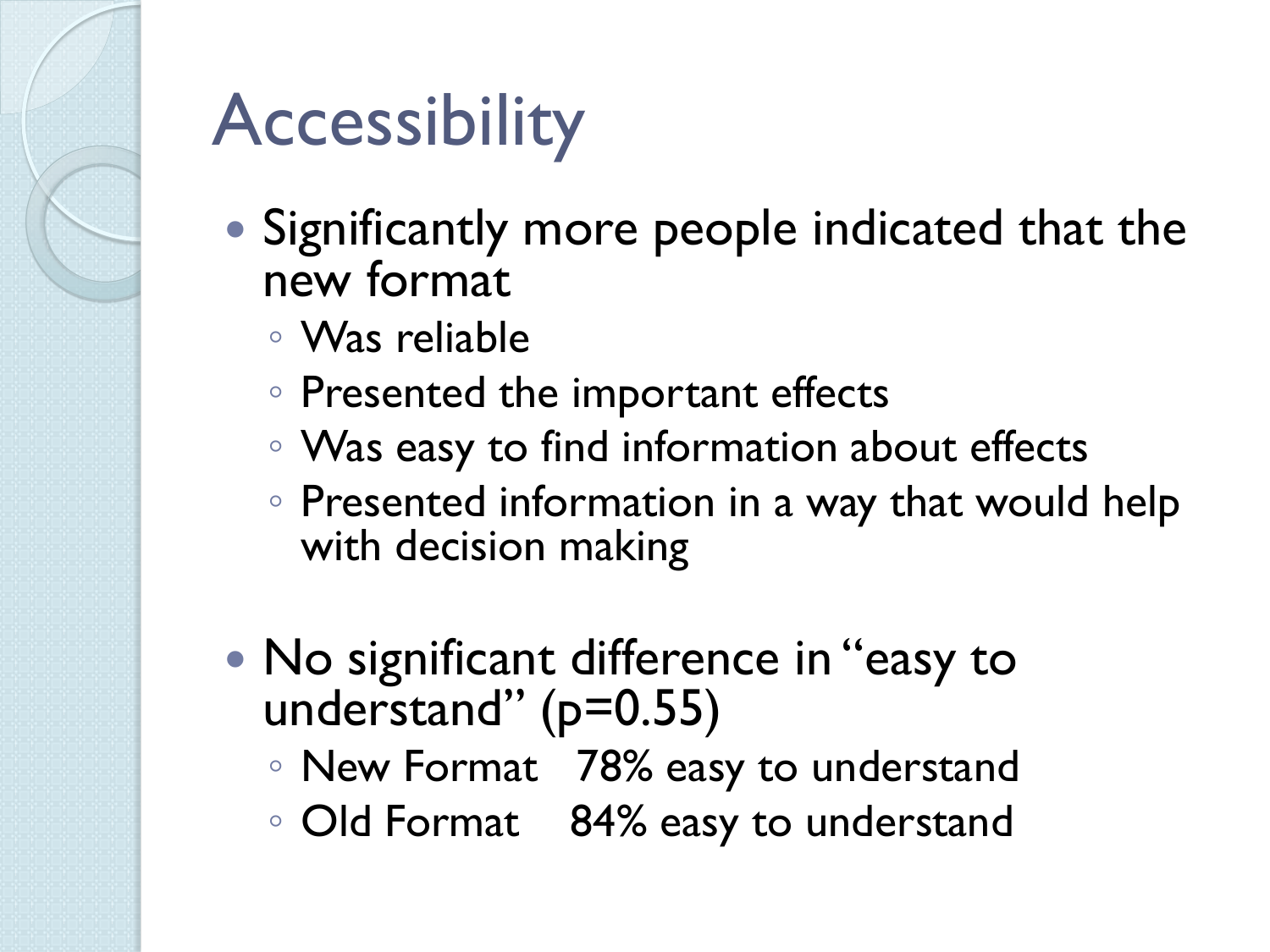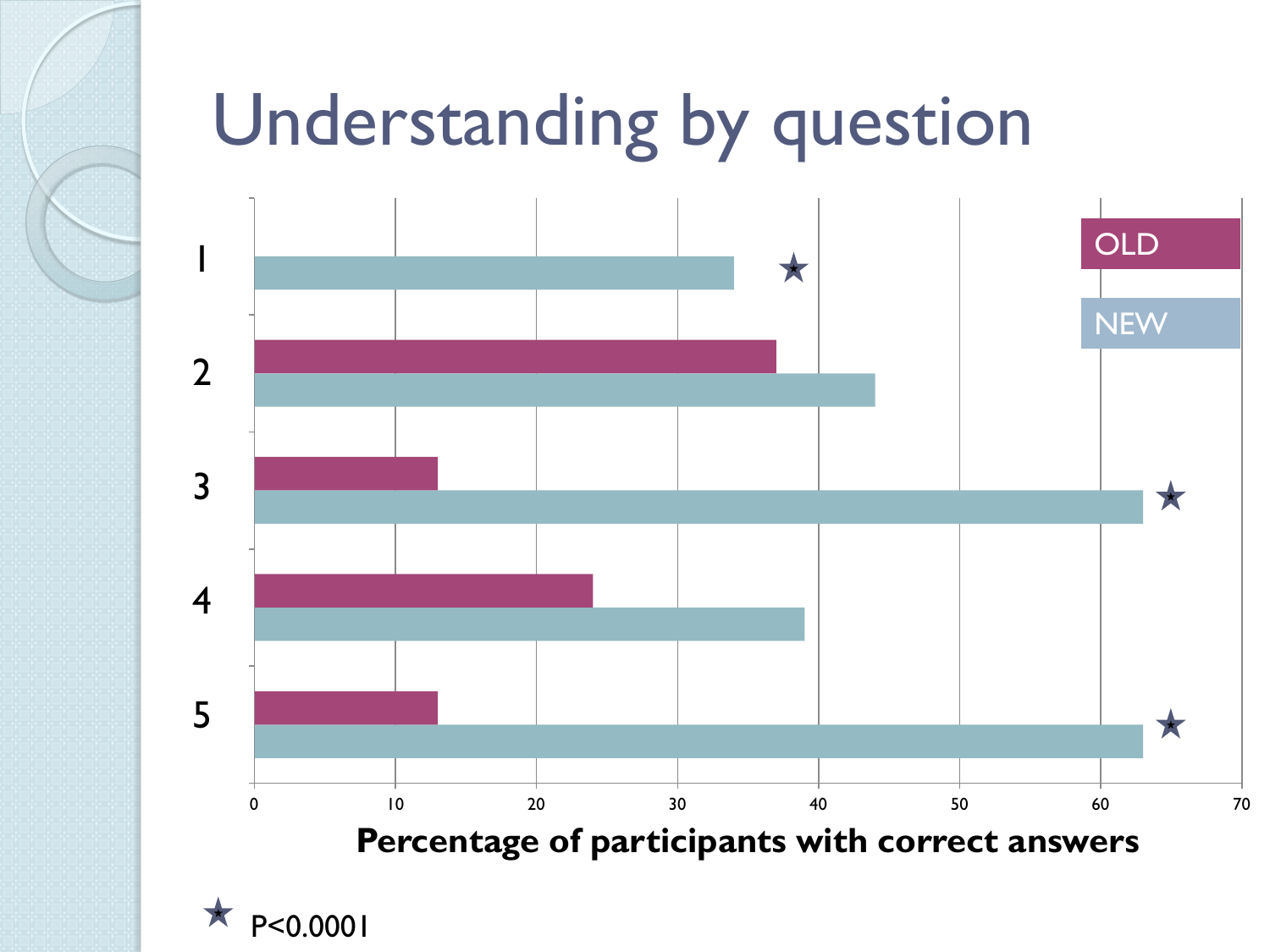### Overall number of correct answers (out of 5 questions)



**significantly different pvalue <0.0001**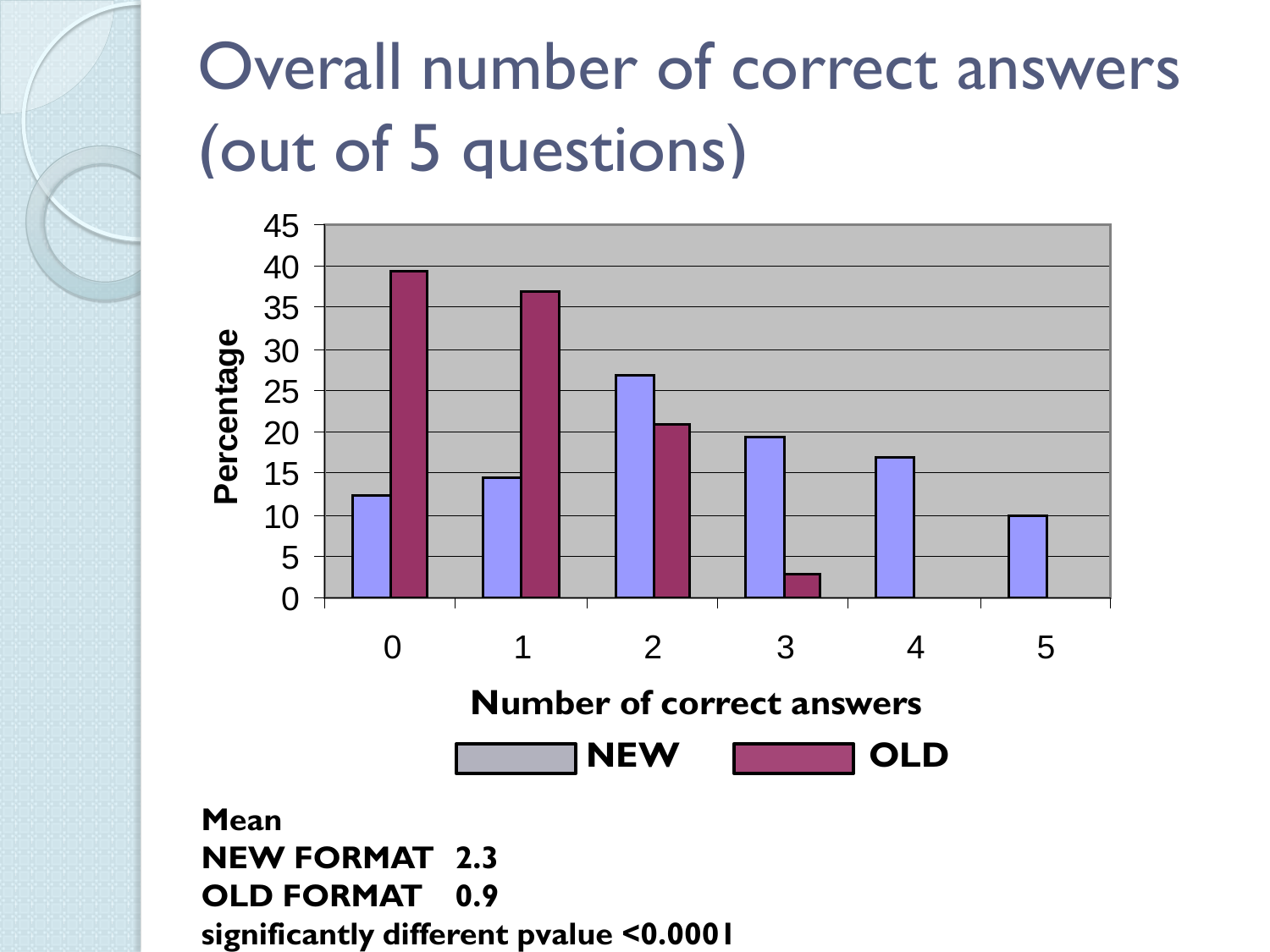# Preference of New or Old format

- More people preferred the new version
- People tended to choose the second format they were given

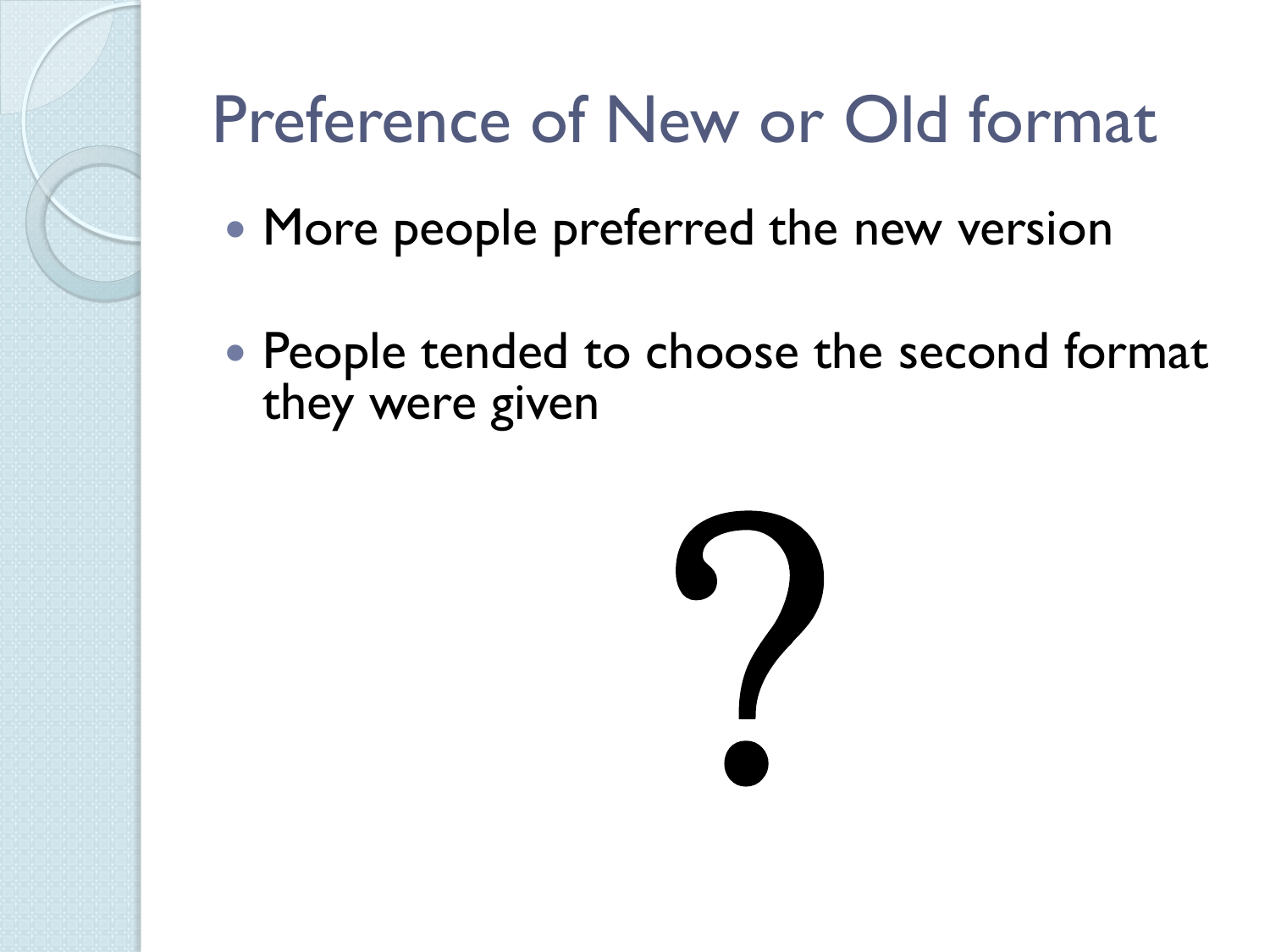

### English and Non-English participants

### Similar results

### • Mean number of correct answers

|            | <b>English only</b> | <b>English and Non-</b><br>English |
|------------|---------------------|------------------------------------|
| New Format | 2.3                 | 2.6                                |
| Old Format | 0.9                 | 0.9                                |
| P value    | 0.000               | < 0.0001                           |

• Preference for second format was also found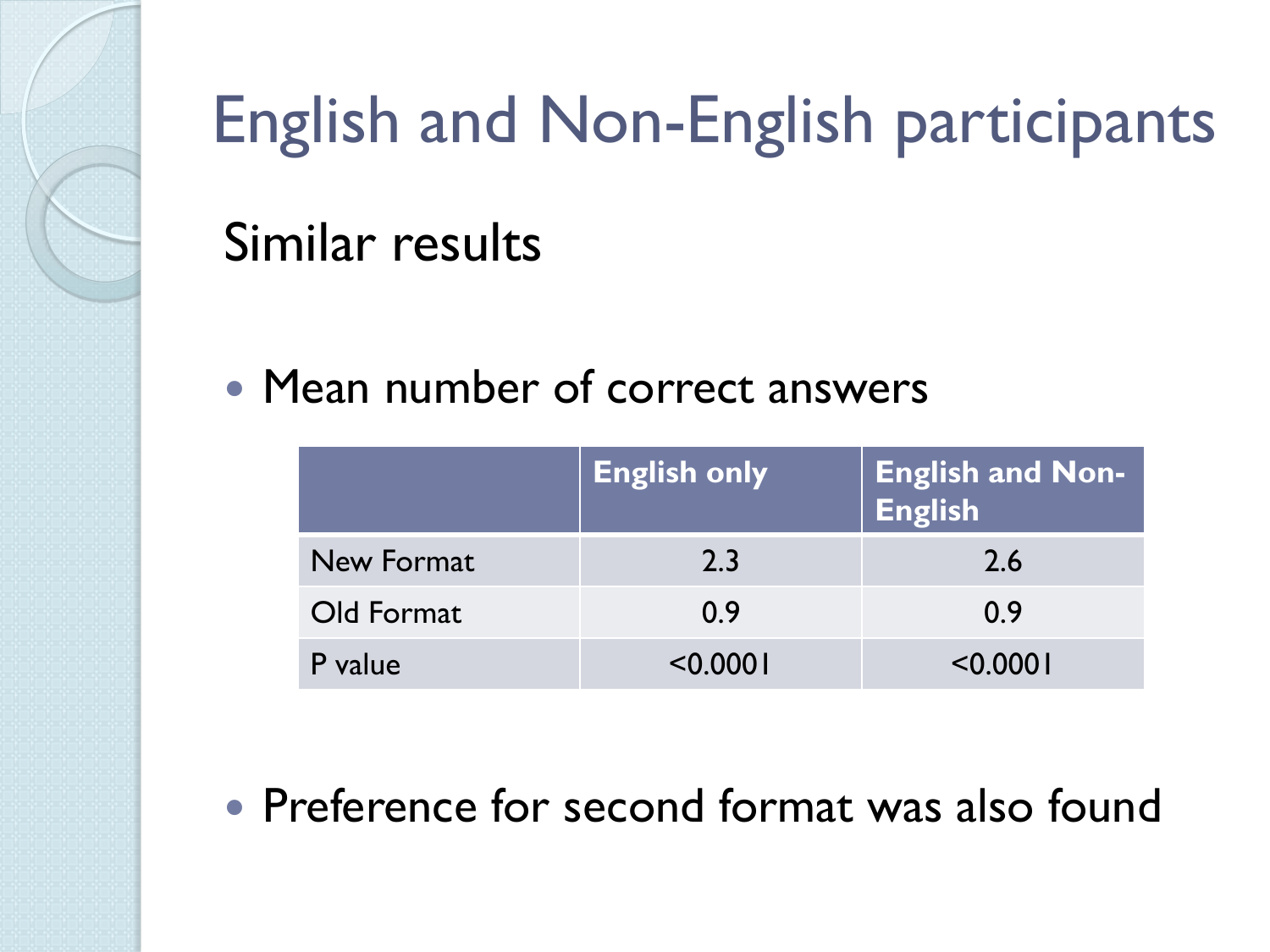# Some limitations

- Did we ask the right questions? Was the wording understood?
- Was the electronic format of the questionnaire cumbersome?
- Is vitamin C really of interest to people?
- What was the degree of engagement